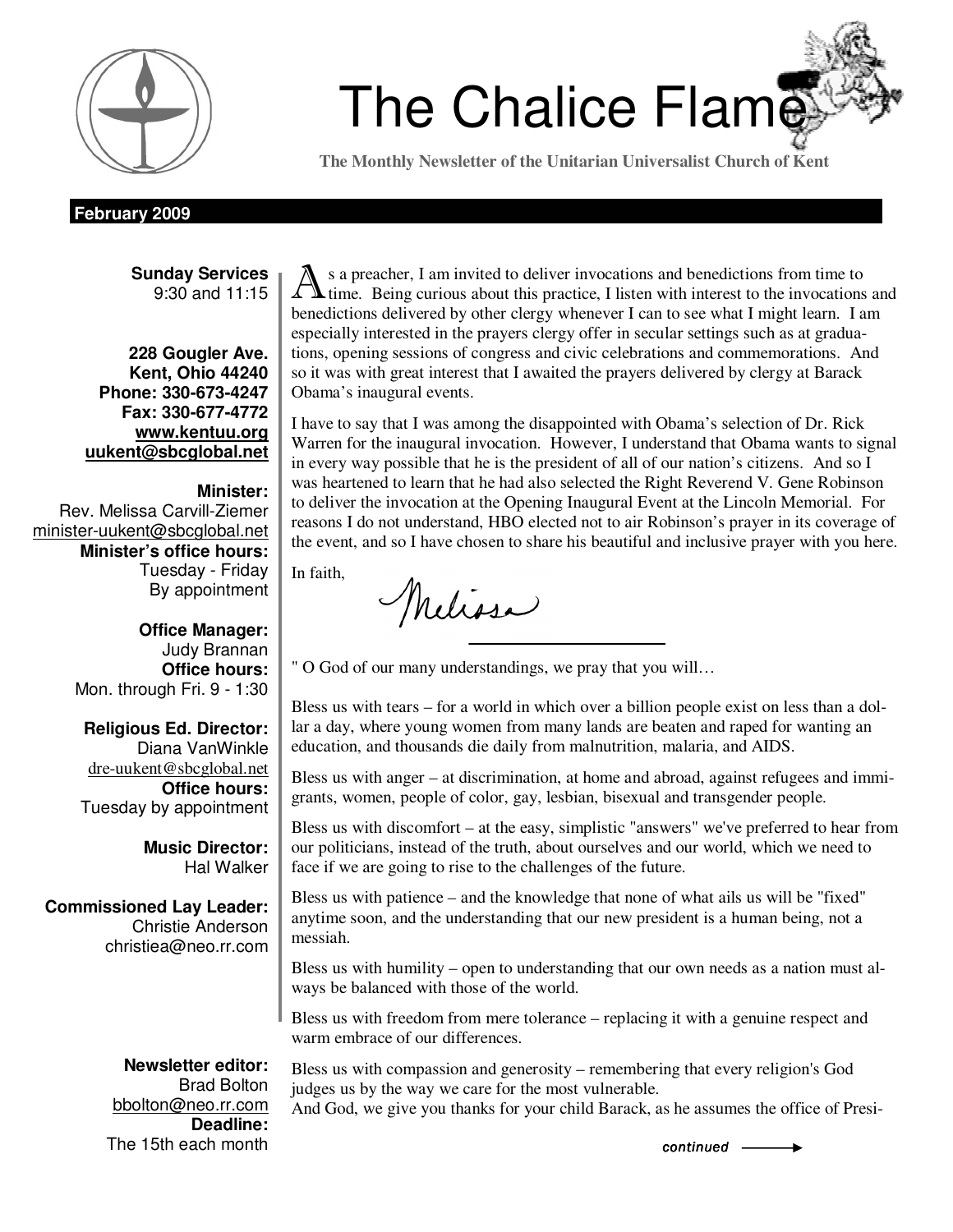### **February Sermons**

February 1 *Children and Church* 

Rev. Melissa Carvill-Ziemer and Worship Associate Kathy Kerns

Our new congregational covenant proclaims that ours will be a congregation which nurtures community for all ages. This morning we will consider what we are doing well and what we can do even better to welcome, include and celebrate children and youth as part of our beloved community.

# **Vespers for Renewal and Restoration**

February 4 at 7:00 pm *Being Alive!*  Rev. Melissa Carvill-Ziemer When was the last time you felt yourself sparklingly alive? Through words and music, sculpture and silence, we will celebrate and remember.

February 8 *A General Theory of Love* 

Rev. Melissa Carvill-Ziemer and Worship Associate Ted Voneida The title from this service is taken from a book of the same. This is a service for those who will have valentines this year and those who will not. Whoever you are, we welcome you to this service in celebration of love.

# February 15 *Fruit of the Spirit*

Kristina Spauda

This church is our home. This community is part of our family. The world around us is changing in many ways, and we as a church and a community are also changing. Today's service will reflect on and celebrate our gratitude for the church and its community; the many ways in which we give back and take part in caring for it; some thoughts about what we hope for the future; and how these are all tied together.

# **Vespers for Renewal and Restoration**

February 18 at 7:00 pm *The Spirituality of Snow* Elaine Bowen Viewing and embracing winter through a lens of beauty.

February 22 *Music Sunday*  Hal Walker

Melissa continued

dent of the United States. Give him wisdom beyond his years, and inspire him with Lincoln's reconciling leadership style, President Kennedy's ability to enlist our best efforts, and Dr. King's dream of a nation for ALL the people. Give him a quiet heart, for our Ship of State needs a steady, calm captain in these times. Give him stirring words, for we will need to be inspired and motivated to make the personal and common sacrifices necessary to facing the challenges ahead. Make him color-blind, reminding him of his own words that under his leadership, there will be neither red nor blue states, but the United States. Help him remember his own oppression as a minority, drawing on that experience of discrimination, that he might seek to change the lives of those who are still its victims. Give him the strength to find family time and privacy, and help him remember that even though he is president, a father only gets one shot at his daughters' childhoods.

And please, God, keep him safe. We know we ask too much of our presidents, and we're asking FAR too much of this one. We know the risk he and his wife are taking for all of us, and we implore you, O good and great God, to keep him safe. Hold him in the palm of your hand – that he might do the work we have called him to do, that he might find joy in this impossible calling, and that in the end, he might lead us as a nation to a place of integrity, prosperity and peace. AMEN."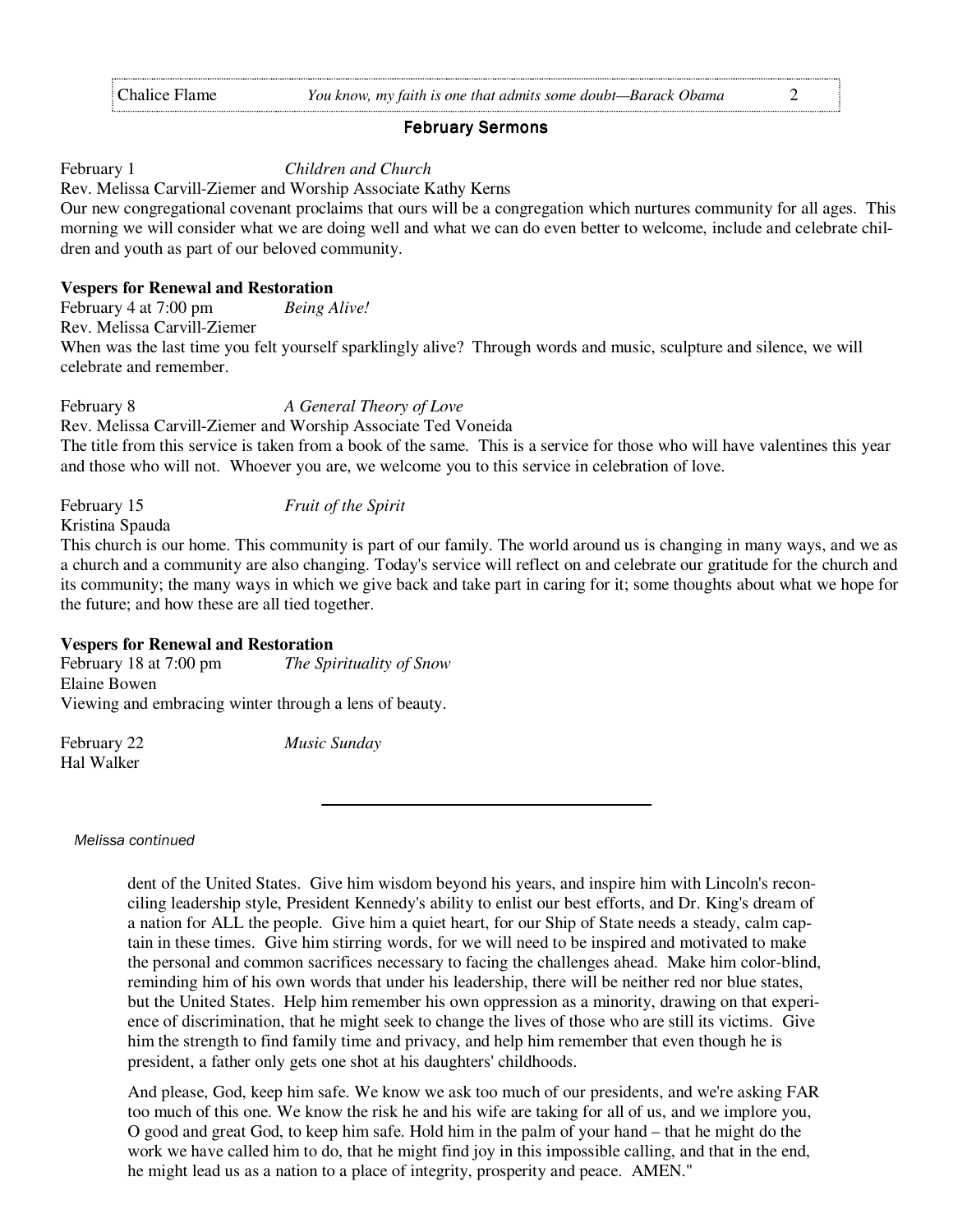# Moderator's Message

O build on the work of the Capital Campaign Task Force, the Board has decided to establish a Physical Facilities Expansions Steering Committee (PFESC). The PFESC will consist of 7 members serving staggered 3-year terms. Each appointment will be renewable for one additional 3-year term. In order to implement the staggered terms, the initial appointments will be as follows: 2 members will serve for one year (renewable for an additional 3 year term); 2 members will serve for two years (renewable for an additional 3-year term); 3 members will serve for three years (renewable for an additional 3-year term). The Board will appoint 5 of the 7 initial members. That core group will be asked to select 2 additional members who were not involved in the original Capital Campaign Task Force. The committee will choose its own chairperson. The Trustee for Building and Grounds will serve as the committee's liaison to the UUCK Board of Trustees. The PFESC will keep the Trustee for B&G apprised of their work.

The charge of the committee is as follows:

- Review the report of the Capital Campaign Task Force (CCTF)
- Determine target dates for each of the recommendations of the CCTF. Aim to reach a significant milestone (e.g., completion of capital campaign, groundbreaking for building) to coincide with the  $150<sup>th</sup>$  anniversary of the founding of the UUCK in 2015.
- Decide when to inform the congregation of specific steps to be taken
- In consultation with Trustee for Building and Grounds, determine means (e.g., newsletter, congregational meetings, etc.) for periodically communicating with the congregation
- Implement the recommendations of the CCTF; solicit volunteers to assist as needed.
- Start anew with capital fund raising; no funds from the

# Sermons and Board Minutes Available

Some printouts of Rev. Melissa Carvill-Ziemer's past sermons are available in the Founders' Lounge for \$1.00 each. Your donation can be placed in the black lockbox, also in the lounge.

The Board meeting minutes are available for review in the Founders' Lounge.

existing capital fund to be used toward new physical facilities expansion

• Make a recommendation for setting aside some portion of annual service auction funds to be used for upkeep and repair of existing facilities; work with Trustee for Building and Grounds to determine an appropriate annual allocation.

The PFESC will convene within the next month, so you can expect to hear from them sometime during the spring. Expansion of our physical facilities will be a long-term undertaking, but the Board agrees that it is vital to the fulfillment of the vision of the UUCK.

In shared commitment to our future, *Rhonda Richardson*, Moderator

### **Ohio-Meadville District Assembly**

The annual district assembly will be held at First Unitarian Church of Cleveland in Shaker Heights, Ohio on March 27 and 28. District Assembly is a chance for congregational leaders and ministers to meet, network, ask questions, provide input on the direction of the district and gather resources and information on a variety of topics and programs through workshops, the keynote address and The Marketplace. It is an opportunity for education, leadership development and networking in a stimulating UU setting.

The keynote speaker this year will be Michael Durall, a long-time UU and author of four books about congregational life. The title of his address will be "The UU Congregation of the Future." In addition, the Ohio-Meadville District is very pleased to present a forum with the two UUA Presidential Candidates, Rev. Laurel Hallman and Rev. Peter Morales. They will be speaking on Friday evening.

Registration fee is \$65 for adults, \$50 for youth and young adults (under age 25) prior to February 27. Child care is available for a fee. There is a scholarship program available for those with financial need.

The brochure and registration information is now available at www.ohiomeadville.org/annmtg/districtassembly.html.

U-U Church of Kent is allotted 7 delegates for district assembly. If you plan to attend and are interested in serving as a voting delegate from our congregation, please notify the Moderator, Rhonda Richardson, no later than March 8.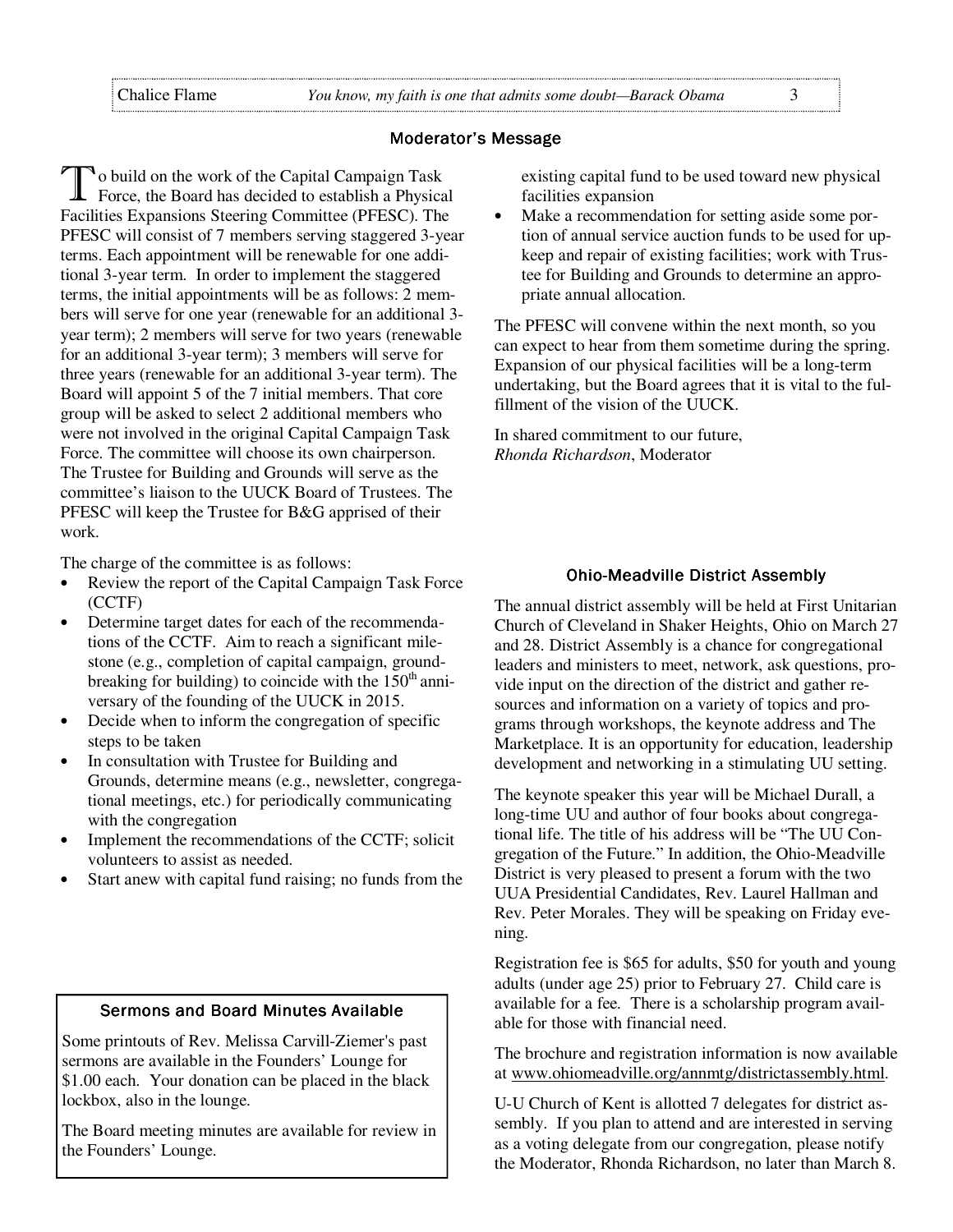# The Soup-er Bowl is Here

And the winner is . . . Kent Social Services' food programs!

Sunday, February 1 is the annual UUCK "Soup"er Bowl, a collection of hearty canned soups/chili/beef stew/ravioli/"meal-in-a-can" items for KSS.

Drop by the football-themed table in Fessenden Hall before/during/between or after services on 2/1 to drop off your cans. If you don't care to shop and carry in cans, help fill the empty soup pot with your quarters or cash.

Our goal this year is 150 cans and \$125 to better last year's score.

RE teachers and youth group leaders, please ask you students to participate; committees/councils/classes, challenge each other to remember to bring items in. Parents ~ talk to your children when out shopping and encourage them to choose and purchase a can of soup from their allowance.

Everyone, please think of how good it feels to have warm food in your stomach on a cold, snowy February day and then imagine how it feels to know where your next meal is coming from . . . it can come from us, caring UUs trying to make our community a bit more whole.

RECAP: What - canned soup/chili/stew/ravioli collection When - Sunday, Feb. 1, 9 am - 12:30 pm Where - Fessenden Hall Who - each of us, adults and children Why - because each can & each coin or dollar makes a difference in someone's life.

 Thank you in advance for your generosity— *"Coach" Bowen*

# Past Sermons Available for Listening

You can listen to past sermons in three ways.

Go to our church website - http://www.kentuu.org/ and click on "Podcast link" on the right side. Scroll down to the sermon you want and click on "Play Now" to listen. To save the sermon as an mp3 file which you can transfer to your iPod, right-click on "Play Now" and choose "Save Link As". Our website provides only the sermon and other original content.

To hear the complete sermon, CDs are available in the church library in a black folder labeled "Recordings of Services". There is a sign-out sheet in the folder. *Brad Bolton* 

# Special Offering for February

Looking for a way to respond to the humanitarian crisis in the Middle East? The International Red Cross is one of the few aid organizations on the ground that U.S. citizens can easily and safely donate to. The February special offering (to be collected on Music Sunday) will go to the American Red Cross International Response Fund to support the work of the Red Cross and Red Crescent in Gaza and Magen David Adom in Israel. The International Committee of the Red Cross (ICRC) and the Palestine Red Crescent Society (PRCS) are working around the clock to transport the wounded to hospitals, reinforcing medical teams, delivering medical and relief supplies and bringing in spare parts to repair generators. In southern Israel, Magen David Adom (MDA), Israel's equivalent to the Red Cross, medical staff have continued to evacuate people injured by rockets and missiles in Ashdod, Ashkelon and Sderot and in nearby villages.

# **Religious Education Committee** Game Night

The RE Committee is sponsoring a game night for everyone on Saturday February 28, 2009, 7pm - 9pm in Fessenden Hall.

Come join the fun, bring your favorite board game, a deck of cards or just yourself.A snack to share would also be welcome. See Laura Teagle for more info.

# Sound Off

I was at your church to hear a sermon called "Welcoming What Is", ya know? And the minister is, like, all about accepting stuff we might not like, ya know? So here comes a guy with a ladder in the middle of the service to turn off the smoke alarm, and the minister stops speaking until the ladder guy leaves, ya know? If it's all about acceptance, shouldn't she just keep on talking? I love Sound Off! Betcha don't print this!

*Thanks for your kind words– we can use all we can get. I agree about your minister. If she really wanted to get her point across about acceptance of what is, however, she should have just let the smoke alarm keep beeping all through the service—Editor*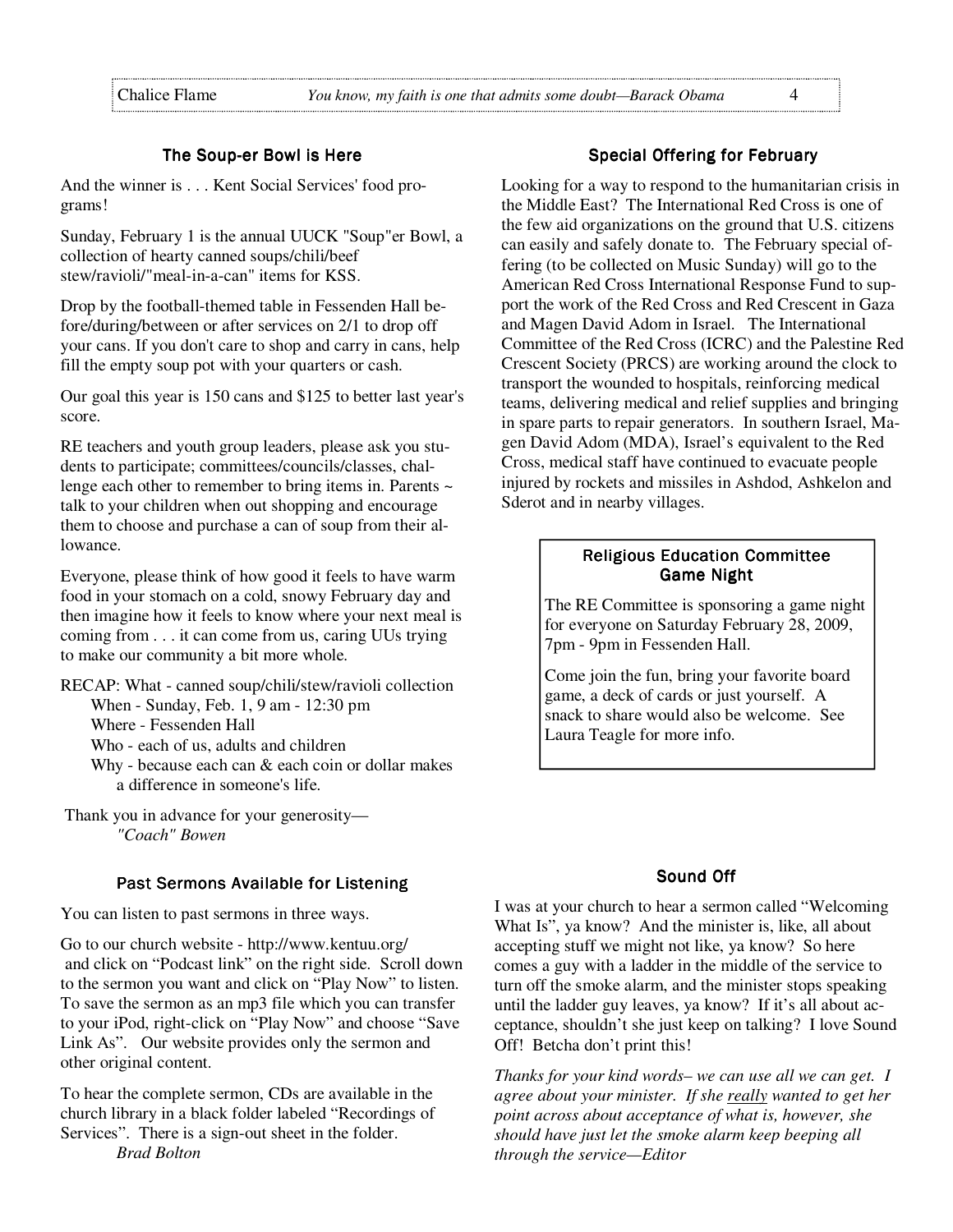#### Books of the Month

The Eldercare Handbook: Difficult Choices, Compassionate Solutions by Stella Mora Henry, RN.

In this comprehensive and accessible guide, long-term care expert Stella Henry helps readers navigate the daunting logistics and powerful emotions of making care decisions for an elderly parent or loved one.

The Art of Happiness: a Handbook for Living by His Holiness the Dalai Lama and Howard C. Cutler, MD.

Through conversations, stories, and meditations, the Dalai Lama shows us how to defeat day-to-day anxiety, insecurity, anger, and discouragement. He illustrates how to ride through life's obstacles on a deep and abiding source of inner peace.

We have CD recordings of our church services in the library on the bookshelf to the left of the door. You just need to sign them out on the form provided.

*Martha Kluth*

#### Finance Committee Meeting

The Finance Committee will meet in the annex on Thursday, February 5 starting at 7 p.m. We will be drafting a budget for the July 2009 – June 2010 year. If you have budget items you would like considered, please contact Susan Goekler no later than February 1.

#### Wednesday Vespers Expanded

Wednesday vespers for renewal and restoration has been so well received that we have decided to expand it to twice a month. Starting on January 21st and continuing through May 6th we will have restorative vespers on both the first and third Wednesdays at 7:00 pm with fellowship following at 7:30.

Due to the contemplative nature of this service, childcare will be offered. Please RSVP to the church office by the Thursday prior to the vespers service. If no one RSVPs, then childcare will be canceled.

*Marion Yeagler*

## Where's Walden in the Winter?

Come and explore nature in the winter! Reconnect with our transcendentalist heritage and join Henry Thoreau who found winter a special time to be outside. Put two tentative dates on your calendar: February 21st and February 28th. This is a midday intergenerational activity: from about 10:30am to 3:00pm, with a morning hike, soup lunch inside and a second hike or other exploratory activity in the afternoon. Watch for flyer in your order of service, Thread from Web and bulletin board in Fellowship Hall for further details on date and program. Or call or e-mail Liz Erickson, Ed Stolish, or Gordon Vars .

# In Sickness and in Wealth-Film

On Friday, February 13, the Social Justice Committee will show a film about health care in the U.S. This is the first of a series entitled "Unnatural Causes." The film with a discussion to follow will begin at 7:30. It is free and open to the public. If you desire child care, please let Susan Goekler or Vivien Sandlund know by Sunday, February 8.



#### Music Night at UU Akron

For the first time ever, all at one venue, the Unitarian Universalist Church of Akron will be bringing together eight great music groups on Saturday, February 7.

The lineup will include:

*The Stingers David Palomo The Brick Road Ramblers Keith Bachman with Scott Evans John Crouch with Steve Kraus Sand Run The Geezers Hal Walker*

The evening will start at 7pm and run till about 10pm. Admission will be \$6 for adults and \$4 for students. You'll find the UU Church at 3300 Morewood Avenue in Fairlawn. Just turn north onto Morewood at the light right across from Summit Mall. Proceeds will be split between the UU Church of Akron's Lifespan Growth Committee and the church Operating Fund.

Have kids? No problem! We'll have child care available too!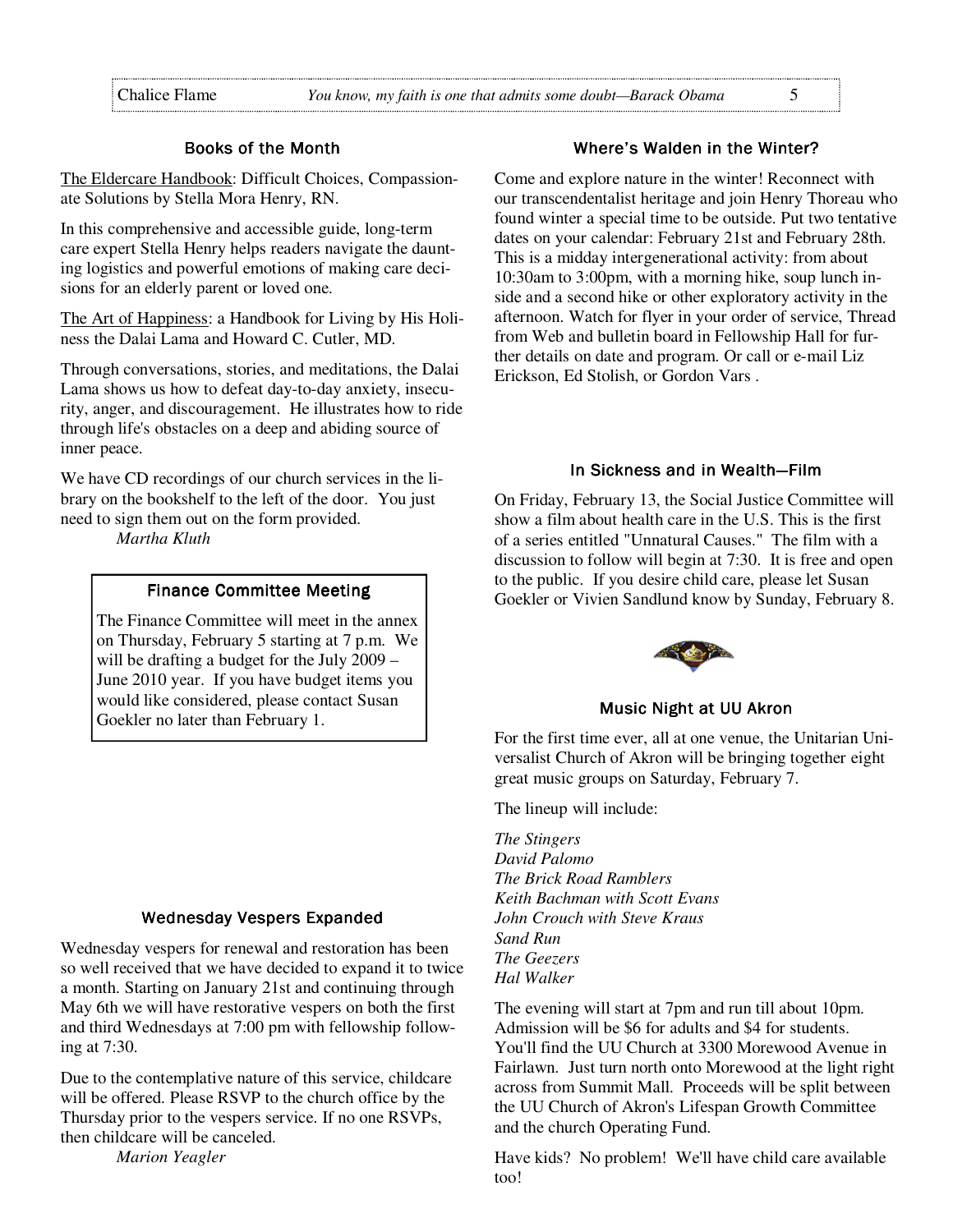#### **Financial Corner**

s of this writing, we just got the last of the 2008 info on revenues and expenses. There is a lot of work to be done to finalize all info for the year and verify it is correct, etc. Even though the details are not yet complete, some elements of the picture are clear, and we'll finish the rest this month. Here is a brief summary of a few interesting items:

| <b>ITEM</b>               | <b>'08 BUDGET</b>                       | <b>'08 ACTUAL</b> |  |
|---------------------------|-----------------------------------------|-------------------|--|
| Pledge Revenues \$152,500 |                                         | \$153,768         |  |
|                           | - We're a little ahead, without prepays |                   |  |
|                           | - Includes all named contributions      |                   |  |
| <b>Plate Revenues</b>     | \$5980                                  | \$12,000          |  |
|                           | - All un-named contributions            |                   |  |
|                           | Service Auction (revenue less expense)  |                   |  |
|                           | \$13,000                                | \$14,000          |  |
|                           | - \$1,000 above plan! Great!            |                   |  |
| Acme Bucks                | \$1250                                  | \$1550            |  |
|                           | - Over 80% return on \$1900 invested    |                   |  |
| Other Fund Raisers \$3700 | \$4634                                  |                   |  |
| <i>Includes -</i>         |                                         |                   |  |
|                           | Celtic Clan donations: \$1252           |                   |  |
|                           | Pancake Brunch, Farm Mkt: \$1327        |                   |  |
|                           | Plays & Concerts: \$1155                |                   |  |
|                           | Book, other Sales: \$784                |                   |  |
| All Rentals:              | \$8000                                  | \$7902            |  |
| <i>Includes -</i>         |                                         |                   |  |
| Yoga: \$6190              |                                         |                   |  |
|                           | Tai Chi: \$937                          |                   |  |

Staff and Committee Chairs did a good job of keeping expenses in line with budget. Overall, it looks like our bank balance will be below the anticipated \$12,000; more on that, and the implications of it, later, as 2008 accounting is completed and we know the numbers.

The way we plan a church year is to look at the expected revenues, which are mainly from pledges, determine the fixed expenses we have for a given staff size, then determine what programs we can fund, based on requests from staff, action teams, and committees. Unlike some denominations, we get virtually no monetary funding from national and regional church entities, in fact we budget dona-



Snow bunnies at Winter Institute last year. Bring your sled to WI Feb. 13.

tions to the OMD District and the national UUA, both of whom provide valuable services to us. Over 80% of our funding comes from individual donations, and over 80% of our expenses are for staff and operations. Another nearly 7% of expenses is for the mortgage loan payment. So the things we can decide or change are a very small portion of our total budget, which is mainly determined by contribution levels.

As seen above, pledge contributions in 2008, in spite of the difficult year, met expectations. This was wonderful to see, and we thank all who gave. In addition to pledge [or named] contributions, some donated to a specific cause or activity, such as the monthly special collections, Aesthetics Fund, Music Fund and one Donor gave an amount for a small Staff bonus, since we have not been able to fund an increase in staff salaries for the last 3 years. In 2009, these specific donations are very important, since the approved 2009 budget for some committees had to be \$0, even after reducing OMD and UUA contributions, due to limited revenues available. All forms of giving are both appreciated and needed. Contact me anytime to discuss our financial situation.

*Bob Erdman*, Trustee for Finance:



Happy birthday Clinton !

# **Adoptive Family Support Group**

If you are an adoptive parent, a foster parent, or someone who is in the process of adopting or thinking about adopting a child, you are invited to participate in a new support group for adoptive families. The group will bring parents and foster parents together to share stories and discuss issues we face as adoptive families. Some of the topics the group may discuss are adopting through the foster care system, adopting a child of a different race, racism and our children, international adoption, adoption expenses and the federal tax credit, talking with our children about adoption, different kinds of families, our children's cultural heritage, adoption and school, and how our church can support adoptive families. We plan to provide child care during our gatherings. If you are interested in participating, please email Vivien Sandlund.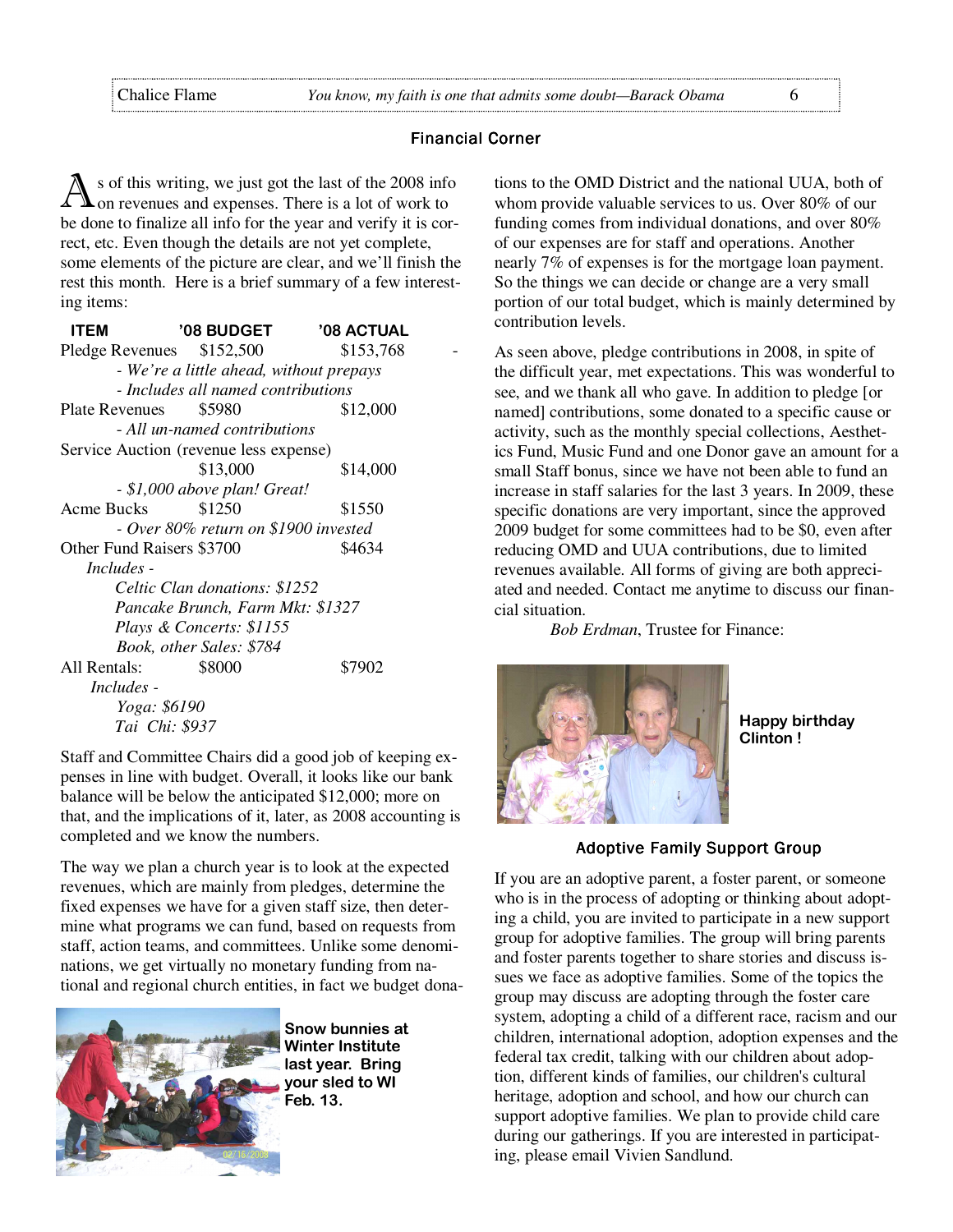#### **Adult Religious Explorations**

Do you have an everyday spiritual practice? "Everyday spiritual practices" for UU's do not just include traditional practices like prayer, meditation and reading sacred texts. They include the many things that people do on a continuing basis that are deeply meaningful to them- they can be cooking, running, gardening, music, parenting--- the list is long. Do you have a practice to share? Or want to find out about possible activities that could have a spiritual component for you too?

Adult Religious Explorations will be having a series of discussions in which people share their everyday spiritual practices. They will be on Sunday mornings in Fessenden Hall, 9:30-10:30am, from February through to Easter. For the month of February, below is a tentative list of practices and people who have agreed to share their experiences.

FEBRUARY 1- Introduction- Liz Erickson FEBRUARY 8- Interacting with dogs- Ed Stolish, Donna Craver FEBRUARY 16- Growing Orchids- Mac Goekler, Beth Straubhaar

FEBRUARY 23- Cooking Elaine Bowen

Come be part of these discussions: you may find out something that could be meaningful to you too. Also, we are looking for people who would like to share their particular spiritual practice, by speaking about it in the group for 5-10 minutes, for the sessions in March. Please, contact Liz Erickson or Mac or Susan Goekler if you would like to speak to those in the group about your practice.

We are also looking for those who would like to help plan Adult Religious Exploration forums: the next meeting is after second service on February 8th, in the Eldredge Annexe and we would welcome your participation!

#### **UUCK Annual Book Sale**

It's coming sooner than you think  $\sim$  Saturday, April 18 in Fessenden Hall from 9 am until noon and continuing on Sunday, 4/19 from 9 am on.

Please do NOT bring books in yet  $\sim$  we have very limited storage space. Box or bag up donations and hold on to them until 1 week before  $\sim$  we will begin accepting donations on Easter Sunday, 4/12. Please, no textbooks or encyclopedias ~ they do not sell. All proceeds will benefit the UUCK general operating fund.

Watch the March newsletter for more exciting book sale information about volunteering to sort, set-up and sell! It's a blast (and you get first dibs on buying:)!!!

Questions? Drop me an e-mail.

Thanks, *Elaine Bowen and Sandy Bowers*, book sale mavens



Joel Slater and Donna Craver dared each other– Donna would wear a dress to church if Joel wore a suit and tie, something neither of them had ever done. A flashback to 2004. Julie Ann Silberman, center, was our minister.

# Social Justice Committee Meeting

The Social Justice Committee will meet Sunday, February 1 after second service in the annex. We will plan spring activities and special offerings. All are welcome. Bring your own lunch, if you wish.

#### "Ask Me" Name Tags

 You may have noticed a few people with "Ask Me" on their name tags. These are members of our Membership team, and are always happy to answer any questions about the life and work of our church.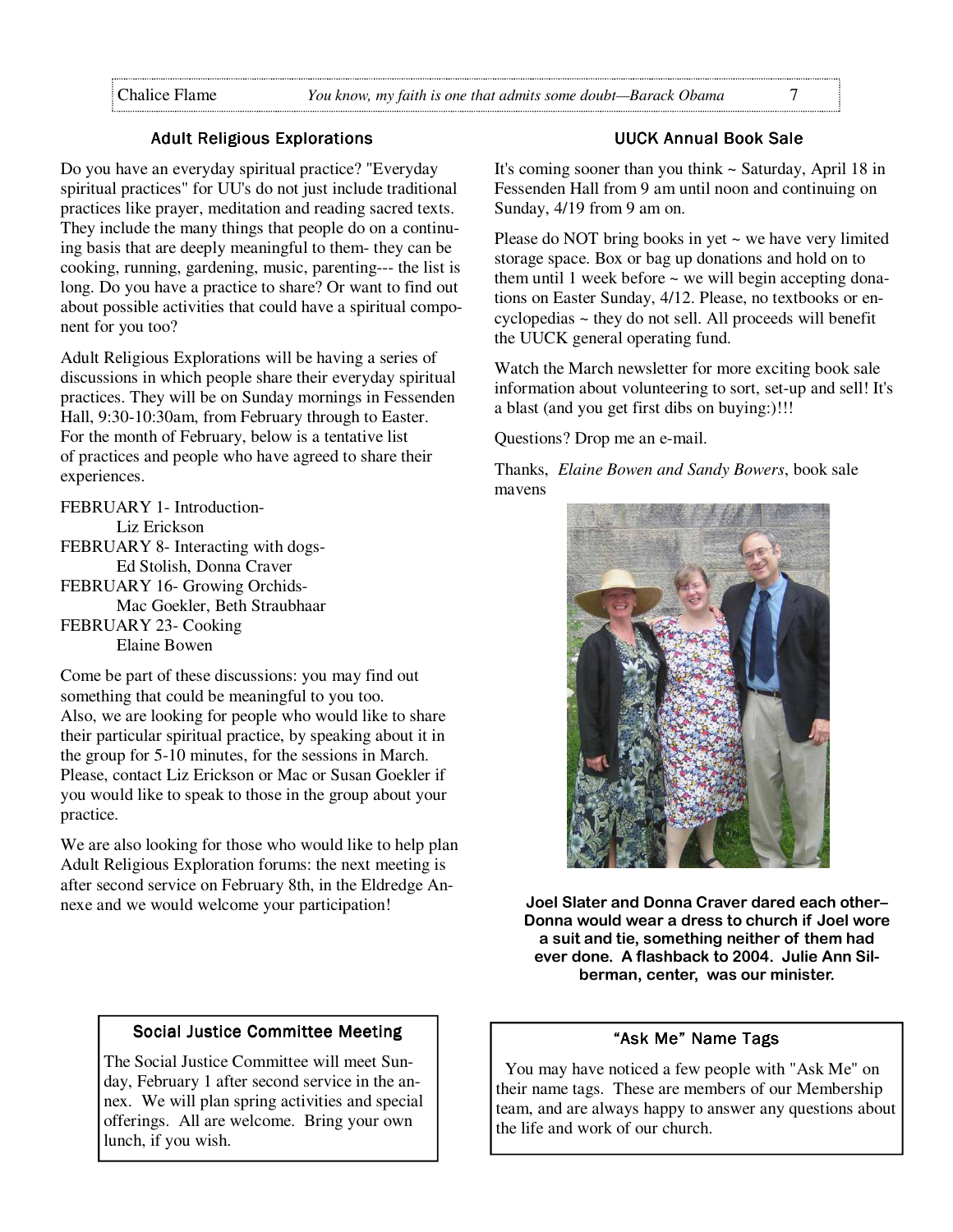

The Kent contingent at Summer Institute last year You can make this group even larger

#### New child care coordinator for church events

For the past several years, church member Laura Teagle has done an outstanding job of coordinating child care for church events. This has included recruiting and maintaining a roster of youth, arranging Red Cross babysitter training for interested youth, and scheduling child care upon request. Laura has now passed the torch to Nancy Barbour, who will serve as our new child care coordinator. If you are planning a church event for which you would like to offer childcare, please contact Nancy Barbour.

#### Tai chi --

- a non-impact "meditation in motion." Although you can study it for a lifetime, by coming you do not make a commitment for any number of sessions -- come when you can. You are welcome to start any Monday night. Wear loose fitting clothing, as it is participatory. Questions? Contact Susan Goekler, certified tai chi instructor with the Tai Chi Association of Atlanta, GA

 7:00 Advanced 7:30 Intermediate 8:00 Beginner

#### Sermons and Board Minutes Available

Some printouts of Rev. Melissa Carvill-Ziemer's past sermons are available in the Founders' Lounge for \$1.00 each. Your donation can be placed in the black lockbox, also in the lounge.

The Board meeting minutes are available for review in the Founders' Lounge.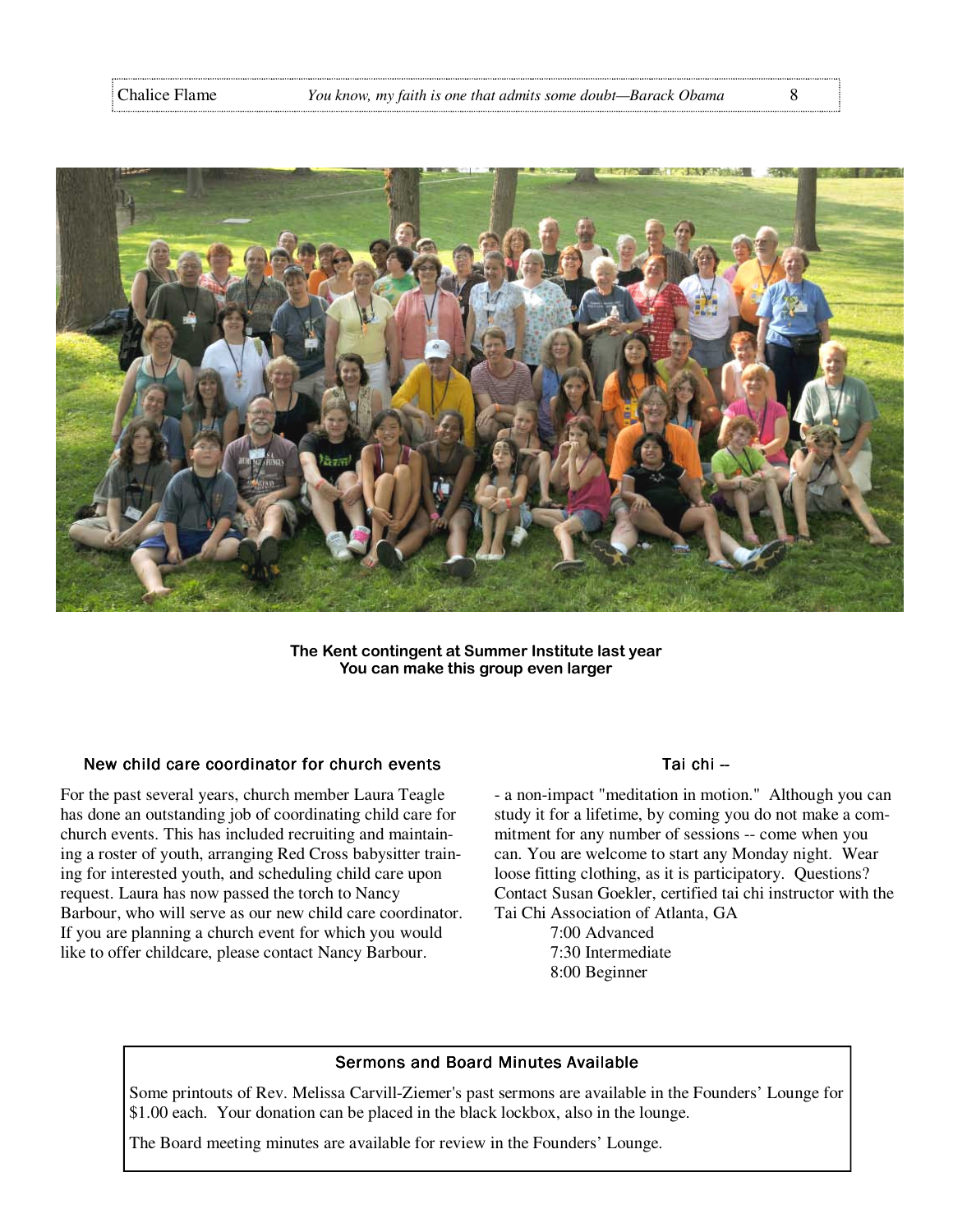# February Church Events

| $\mathbf{1}$<br>12:30 Social Justice mtg.<br>EA p7<br>1-3:00 Hogwarts mtg. EA<br>4-5:30 Yoga/meditation<br>$6:30-7:30$ Adult Choir S<br>$7-9$ AA $FH$ | $\overline{2}$<br>10:15 am gentle<br>Yoga<br>5:15 gentle Yoga<br>7-8:30 Tai Chi F<br>7:30 Clan practice<br>S                        | 3<br>Thread/Web and<br>eNuus deadline<br>5:30 Mod. Yoga<br>7:00 Challenging<br>Yoga                                  | $\overline{\mathbf{4}}$<br>9:30a Yoga<br>7:00 Vespers $S$<br>7-9:00 Our Many<br>Lives EA<br>8-9:00 Loving Hearts<br>FL | 5<br>10:15a Yoga<br>5:30 Yoga<br>6-6:45 Meditation FL<br>7-9:00 Finance mtg. EA<br>7-8:00 Stewardship<br>mtg. S<br>7:30 Yoga $F$ | 6<br>6:30-8:30 White-<br>ness Curricu-<br>$\lim F$                | $\overline{7}$<br>9:30-10:30 Pilates<br>$\overline{F}$<br>4-5:30 Prenatal<br>Yoga $F$                       |
|-------------------------------------------------------------------------------------------------------------------------------------------------------|-------------------------------------------------------------------------------------------------------------------------------------|----------------------------------------------------------------------------------------------------------------------|------------------------------------------------------------------------------------------------------------------------|----------------------------------------------------------------------------------------------------------------------------------|-------------------------------------------------------------------|-------------------------------------------------------------------------------------------------------------|
| 8<br>12:30 SGM mtg. EA<br>4-5:30 Yoga / meditation<br>6:30-7:30 Adult Choir $S$<br>$7-9$ AA $FH$                                                      | $\boldsymbol{9}$<br>$10:15a$ gentle<br>Yoga<br>5:15 Yoga<br>7:00 Tai chi<br>7:00 Clan Loyal-<br>ton<br>7-8:00 Steward-<br>ship mtg. | 10<br>Thread/Web and<br>eNuus deadline<br>5:30 Mod. Yoga<br>7:00 Challenging<br>Yoga                                 | 11<br>9:30a Yoga<br>$6:30$ BYOT $S$<br>7:00 Board mtg.                                                                 | 12<br>10:15a Yoga<br>5:30 Yoga<br>6-6:45 Meditation FL<br>7-9:00 Men's Group EA<br>7:30 Yoga                                     | 13<br><b>Winter Institute</b><br>7:30 Social Justice<br>Movie $S$ | 14<br>Hogwarts<br>Winter Institute<br>9:30-10:30 Pilates<br>$\boldsymbol{F}$<br>4-5:30 Prenatal<br>Yoga $F$ |
| 15<br>Hogwarts<br><b>Winter Institute</b><br>Newsletter deadline<br>4-7:00 Hogwarts Fencing<br>6:30-7:30 Adult choir<br>7-9 AA FH                     | 16<br>$10:15a$ gentle<br>Yoga<br>5:15 gentle Yoga<br>7:00 Tai chi<br>7-8:00 Clan Kent<br>Health Care                                | 17<br>Thread/Web and<br>eNuus deadline<br>5:30 Mod. Yoga<br>7:00 Challenging<br>Yoga                                 | 18<br>9:30a Yoga<br>7:00 Vespers $S$                                                                                   | 19<br>10:15a Yoga<br>5:30 Yoga<br>6-6:45 Meditation FL<br>7-9:00 Master Plan mtg.<br>EA<br>7:30 Yoga                             | 20<br>6:30-8:30 White-<br>ness Curricu-<br>$\lim F$               | 21<br>9:30-10:30 Pilates<br>$\boldsymbol{F}$<br>4-5:30 Prenatal<br>Yoga $F$<br>7-11 Dinner $&$<br>Movie $F$ |
| 22<br>10:30 Pancake Bkfst. F<br>12:15 Pancake Bkfst. #2<br>$6:30-7:30$ Adult Choir S<br>$7-9$ AA $FH$                                                 | 23<br>$10:15$ am gentle<br>Yoga<br>5:15 gentle Yoga<br>7:00 Tai chi<br>7:30 Clan practice                                           | 24<br>Thread/Web and<br>eNuus deadline<br>5:30 Mod. Yoga<br>7:00 Challenging<br>Yoga<br>7-9:00 Living By<br>Heart FL | 25<br>9:30a Yoga<br>$6:30$ BYOT $S$<br>7-9:00 Living By<br>Heart FL                                                    | 26<br>10:15a Yoga<br>5:30 Yoga<br>6-6:45 Meditation FL<br>7:30 Yoga                                                              | 27<br>6:30-8:30 White-<br>ness Curricu-<br>$\lim F$               | 28<br>9:30-10:30 Pilates<br>$\overline{F}$<br>4-5:30 Prenatal<br>Yoga $F$<br>7-9:00 Game night<br>F p4      |

Tai Chi: 7:00 Advanced, 7:30 Intermediate, 8:00 Beginner - Yoga and Tai Chi are held in Fessenden Hall \**EA*- Eldredge Annex; *FH*- Fessenden Hall; *FL*- Founders' Lounge; *L*- Library; *S*-Sanctuary; *N*- Nursery *Calendar does not reflect changes or additions after January 22*

A complete and up-to-date church calendar can be viewed at http://www.localendar.com/public/uukent or through a link on our website at www.uukent.org.



Scenes from hikes during Winter Institute last year.